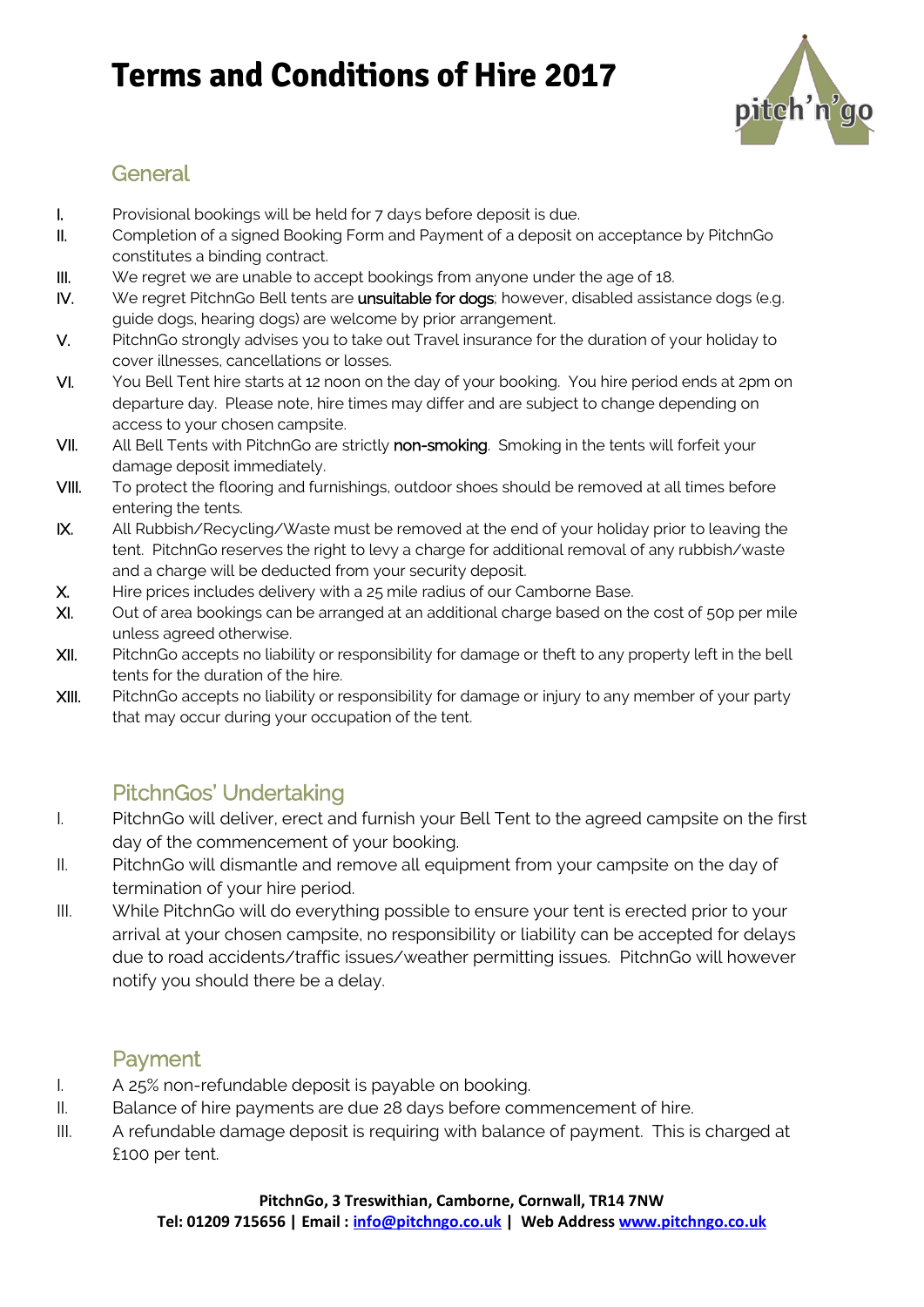# **Terms and Conditions of Hire 2017**



- IV. During the period of hire, you are responsible for the maintenance of all equipment from erection to dismantling.
- V. If for any reason you are not satisfied with the equipment provided, please notify PitchnGo immediately before use.
- VI. You are responsible for any damages or losses to tents and equipment during the hire period. Should the £100 damage deposit be insufficient to cover this, you will be liable for any additional costs relating to the damage.
- VII. Any costs incurred for rubbish removal or cleaning of matting if outdoor shoes have been warn inside the tent will be deducted from the damage deposit.
	- Cleaning of matting in this instance will be charged at £25.00 per tent.
	- Rubbish removal will be charged at £15.00 per tent.
- VIII. Your damage deposit will be refunded by credit transfer within 7 working days of end of hire.
- IX. Payment can be made by :
	- Cheque (payable to PitchnGo)
	- Credit Transfer

### Cancellation of Hire

- I. Your hire booking will be treated as cancelled if the balance of hire payment is not received with us by the date specified on the booking form (28 days prior to the commencement date of your holiday) or unless alternative payment terms have been agreed.
- II. If you wish to cancel your booking once you have paid your initial deposit, please notify us immediately. In these circumstances your initial deposit is non-returnable and any contract is rendered void.
- III. If you cancel once you have paid the full cost of your tent hire, we are unable to return any monies to you, unless we are able to re-book the bell tent for the period in question. In these circumstances we may offer the tent(s) at a reduced rental to encourage a late booking and any money we recover will be refunded to you.
- IV. In the event of extreme or adverse weather conditions, making it impossible to erect the Bell tent(s), PitchnGo cannot accept any responsibility or liability for losses or other costs incurred as a result. In this situation, we will work with you to offer you an alternative site/date where possible.
- V. PitchnGo reserves the right to cancel your hire booking at any time. In the unlikely event of this happening, a full refund will be made, however. PitchnGo holds no responsibility for any losses or other costs incurred as a result.
- VI. Should your chosen campsite cancel or terminate your booking, for any reason whatsoever, no refund will be given by PitchnGo. In this case, please contact us as a matter of urgency and we will do our utmost to help you find an alternative campsite.